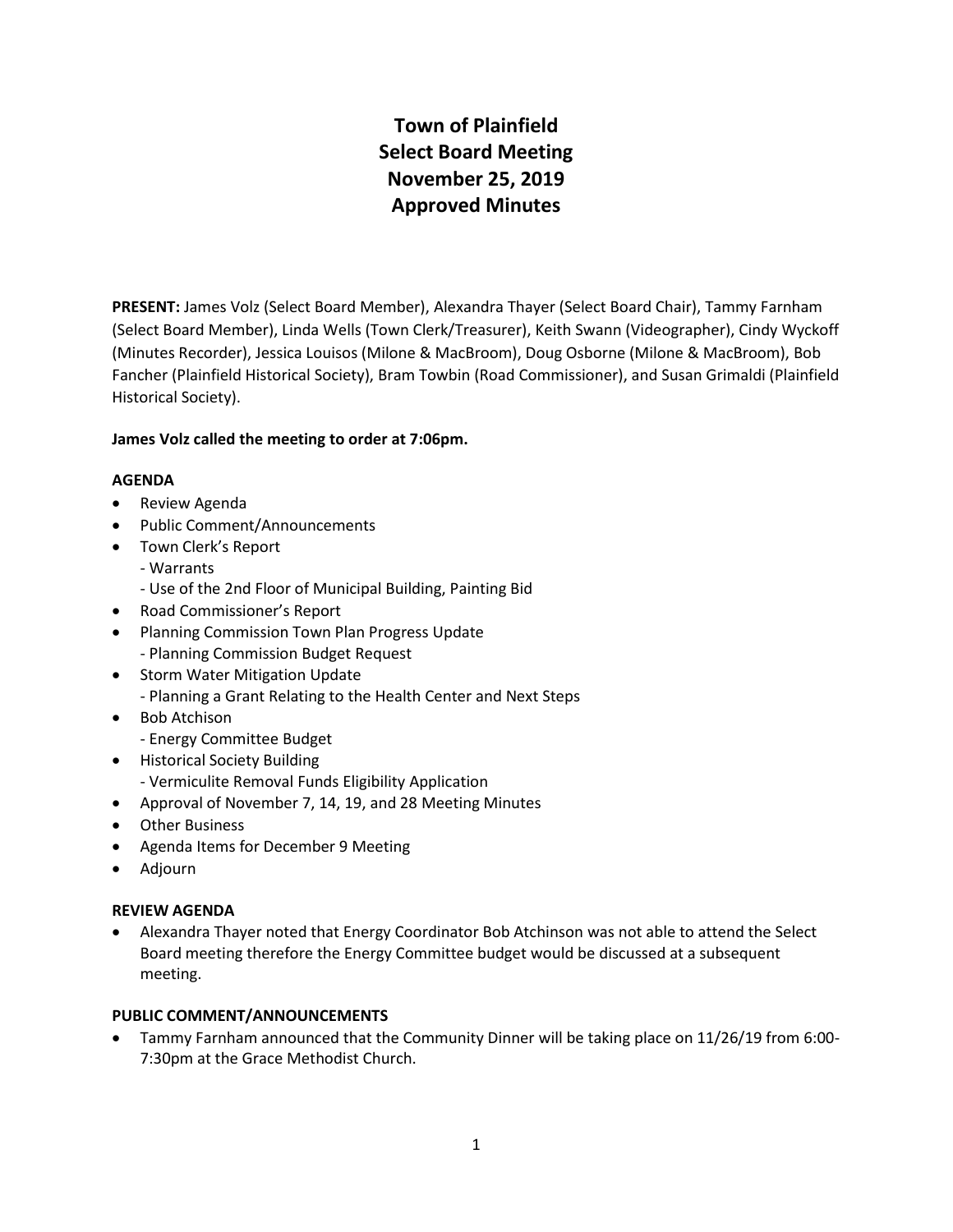# **TOWN CLERK'S REPORT**

# **- WARRANTS**

**- USE OF THE 2ND FLOOR OF MUNICIPAL BUILDING, PAINTING BID**

- Town Clerk/Treasurer Linda Wells presented two bids received for the painting of the upstairs of the municipal building: 1) Greg's Painting from Barre for \$8,990; and 2) Travis Hodgkins Painting from Plainfield for \$6,465. After a brief discussion, **Volz made a motion to hire Travis Hodgkins Painting to paint the upstairs of the municipal building for \$6,465. The motion was approved.**
- Wells noted that both the upstairs and downstairs floors of the municipal building will be cleaned and waxed over the Thanksgiving weekend.
- Wells presented federal and state stream alteration permit forms for the Pedestrian Bridge project. **Volz made a motion to approve the stream alteration permit application to the US Army Corps of Engineers relating to the Pedestrian Bridge project and authorize Thayer to sign it. The motion was approved.** Immediately following, **Volz made a motion to approve the state stream alteration permit application, along with the payment of \$200. The motion was approved.**
- Wells noted that the Town Clerk's office will be closing at noon on 11/27/19 to allow for the cleaning and waxing of the floors in the municipal building to begin. Wishing everyone a happy Thanksgiving, Wells stated that the Town Clerk's office will reopen on 12/2/19.
- **Farnham made a motion to approve warrants for 11/15/19, 11/19/19, 11/20/19, 11/22/19, and 11/29/19. The motion was approved.**
- Thayer noted that Wells had sent out information on the Town's health insurance, which will be reviewed during the budget meeting on 12/12/19.
- A brief discussion took place regarding upcoming budget meetings.
- Thayer reported on the following:
	- $\circ$  A request has been made for Plainfield to take part in a \$500 grant from the Vermont Agency of Transportation to support towns with regard to transportation.
	- $\circ$  There is just over \$4,000 for municipal building work, which would likely go toward the Town Hall Opera House.
	- $\circ$  Twinfield Union School has received \$100,000 from Efficiency Vermont as a result of the RAMP project.
	- $\circ$  John Copans will be coming to the first Select Board meeting in January to provide an update on the RAMP project.
	- $\circ$  Thayer voiced her appreciation for various people in the community who have come forward to fill niches.

## **ROAD COMMISSIONER'S REPORT**

- Road Commissioner Bram Towbin reported on the following:
	- $\circ$  No towing has been necessary since the winter parking rules have gone into effect.
	- o The Road Crew is doing a really good job.
	- o With regard to the Highway Department's budget, Central Vermont Regional Planning Commission has provided an estimate for work needed on Brook Road. Also, a culvert on East Hill Road needs work. To simply replace the East Hill Road culvert or make it a bit larger is estimated at between \$40,000 and \$50,000. If it is replaced by a larger box culvert and the other side of it is expanded, the cost could be approximately \$100,000 to \$120,000. Much depends upon the State's assessment, including whether a hydraulic study is needed.
- Regarding the recent snow falls, Thayer noted her appreciation for the plowing/sanding work the Road Crew is doing to keep the roads clear.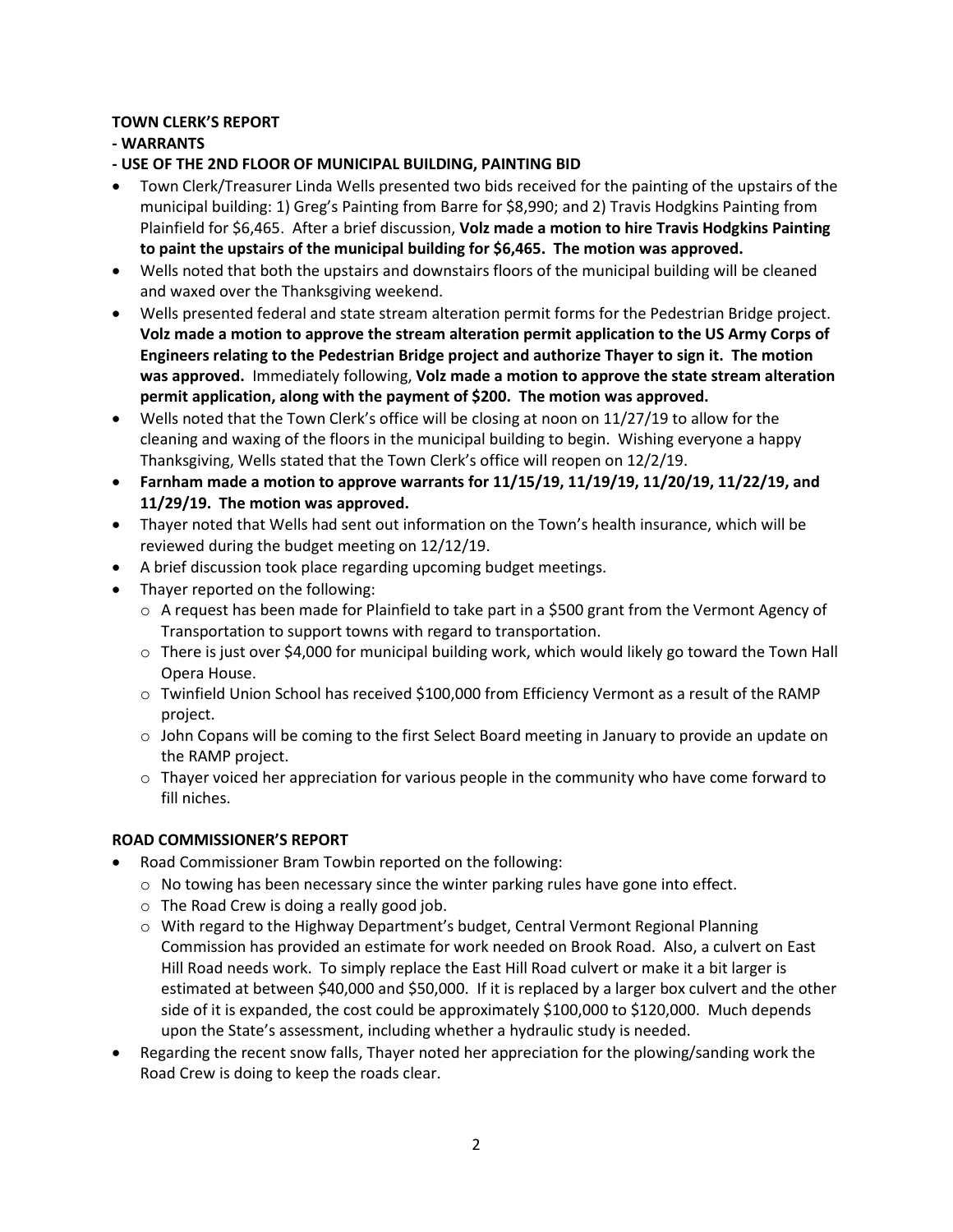## **PLANNING COMMISSION TOWN PLAN PROGRESS UPDATE**

# **- PLANNING COMMISSION BUDGET REQUEST**

- Planning Commission member Bram Towbin presented the Planning Commission's proposed 2020- 2021 budget, noting that the \$3,050 total figure represents level funding from the previous year.
- The Planning Commission is currently rewriting the Town Plan. Rewriting the Zoning regulations will immediately follow completion of the Town Plan. Towbin encouraged residents to go to the Town website's homepage and complete a survey that will help inform the Town Plan. Thayer will also have the Town webmaster post the survey on the Planning Commission's webpage. A draft of the Town Plan will be ready for Select Board review in mid-December.
- Towbin noted that the Planning Commission could use more members and briefly described what it does to manage the variety of changes that have been forced upon communities with regard to the weather, demographics, and lifestyle.

## **STORM WATER MITIGATION UPDATE**

## **- PLANNING A GRANT RELATING TO THE HEALTH CENTER AND NEXT STEPS**

 Water Resource Engineers Jessica Louisos and Doug Osborne were present from Milone & MacBroom to report on the design of a storm water improvement project they are working on with the Central Vermont Regional Planning Commission (CVRPC) regarding a deeply eroded gulley that storm water has created going down to the Winooski River behind the Plainfield Health Center. Milone & MacBroom was hired to advance the project design with the goal of getting it through to final design so that a grant application could be submitted to build the project. The current plan is at 60% design. The cost of Milone & MacBroom's design work will be covered by CVRPC. It was noted that the storm water originates from the north side of Route 2, goes across Route 2, and ends up on the property of the Health Center. Of the 36-acre area, 15% is impervious surface. Discussion followed regarding the existing conditions, some of the proposed steps to deal with the runoff and stabilize the river bank, and the Town's previously approved commitment to maintain the catch basins by removing sediment every 2-3 years. Regarding the last point, it was noted that a meeting will be taking place with Road Foreman Mike Nolan to make sure that the Town's excavating equipment is of suitable size for doing this work and that the means of access to the site is determined.

## **USE OF THE UPSTAIRS SPACE IN THE MUNICIPAL BUILDING**

- Thayer presented floor plans of the upstairs of the municipal building as an aid to discussion regarding its use. Plainfield Historical Society members Bob Fancher and Susan Grimaldi were present to discuss the use of an office and conference room space for displaying Historical Society artifacts. Town Clerk/Treasurer Linda Wells proposed using some of the space for the Planning Commission, the Zoning Administrator, and the Development Review Board to store records, in addition to a conference area for use by any Town board needing a larger space for meetings and public hearings. Wells also noted the possibility of renting out a small office space. Wells stated the need for someone to act as a property manager to advertise the space and manage it once occupied. Wells will find the design plans from when the upstairs was renovated to see what the changes were from the original layout.
- Discussion shifted to the condition of the old firehouse where the Historical Society was once located and the work that needs to be done to salvage the building. Fancher and Grimaldi stated that, for the next year or two, the Historical Society would likely need the use of a portion of the upstairs space of the municipal building while it figures out a plan for repairs and applies for grant funding.